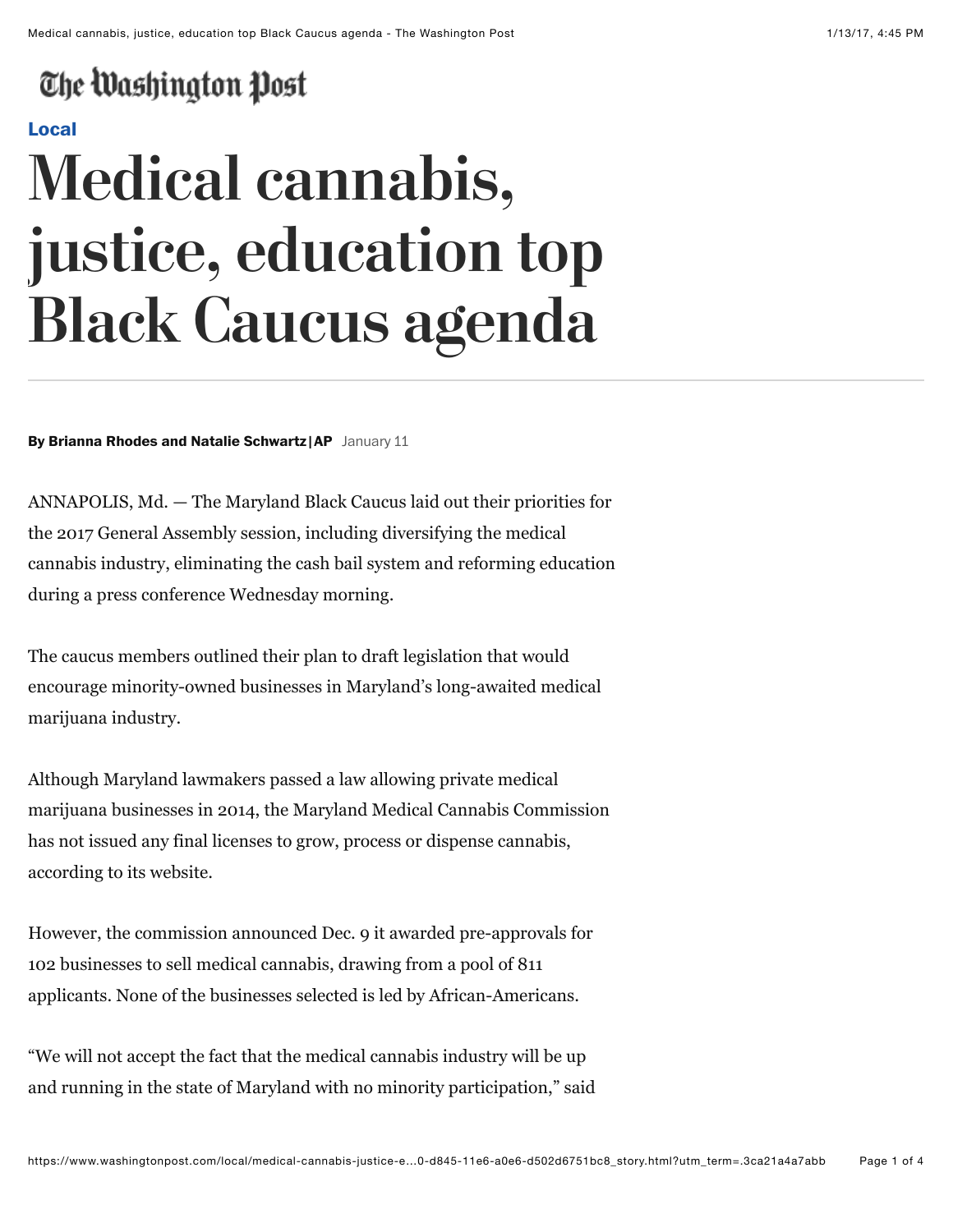Delegate Cheryl Glenn, D-Baltimore.

The caucus wants to overhaul the 15-member commission to ensure racial and geographical diversity are considered going forward, Glenn said, adding this measure wouldn't further delay access to medical cannabis.

"This is an emergency legislation to be passed through both houses in a matter of days and on the desk of the governor to be signed into law to be enacted immediately," Glenn said Wednesday.

The caucus is also fighting to reform the state's cash bail system. The state's current money-based system can set unaffordable amounts for many poor defendants, leaving them to await trial in jail, said Douglas Colbert, a University of Maryland law professor. The system often disproportionately affects the lives of the working poor and minorities in the state, Colbert added.

The Maryland Court of Appeals considered Jan. 5 a change to the current system by ordering judges to set bail at a cost the defendant will be able to afford.

"Money should never decide whether people regain their freedom or stay in jail," Colbert said. "We have people who are a part of a pretrial population waiting for trial who are there for one reason only. They don't have the money to pay the bondsman a 10 percent fee and they don't have the financial resources to post for bail."

#### **Local Headlines newsletter**

**Sign up**

Daily headlines about the Washington region.

Caucus members announced they would also focus on increasing public safety by creating more transparency between police officers and the general public.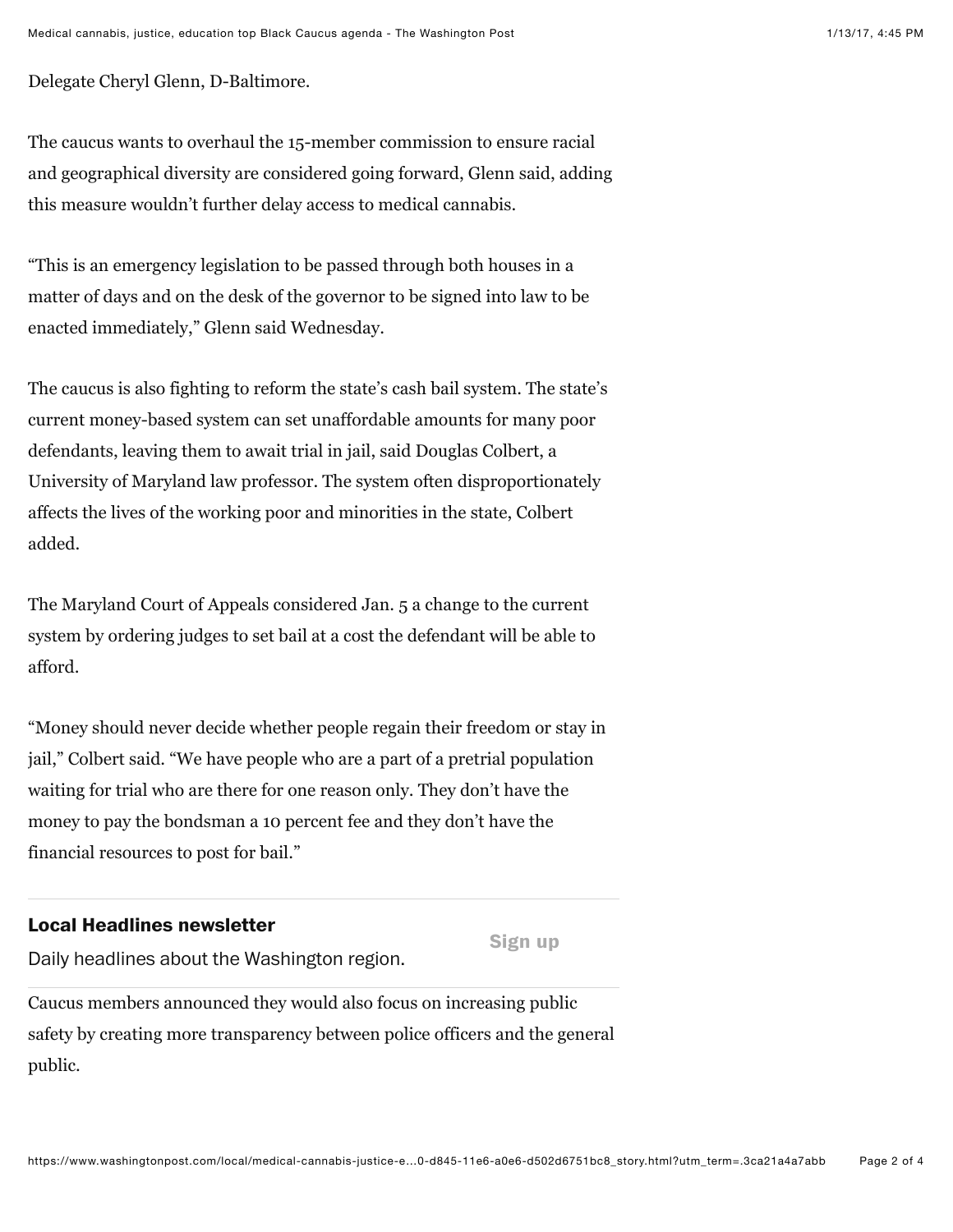The black caucus also plans to push for increased prescription drug affordability by introducing legislation that would allow the attorney general to fight price gouging, said Vincent DeMarco, president of Maryland Citizen's Health Initiative.

Regarding education, the caucus issued its support of a lawsuit that asserts students who attend historically black colleges continue to face violations of their rights and segregation within higher education. They are seeking remedies to solve the issues, which will continue to take place in the next few weeks, Delegate Charles Sydnor, D-Baltimore County, said.

Caucus members said they also intend to ban pre-K suspensions and return of control of the Baltimore City Public Schools System to the Baltimore City government.

Copyright 2017 The Associated Press. All rights reserved. This material may not be published, broadcast, rewritten or redistributed.

#### **The Post Recommends**

### **[Show that cast Joseph Fiennes](https://www.washingtonpost.com/news/arts-and-entertainment/wp/2017/01/13/show-that-cast-joseph-fiennes-as-michael-jackson-shelved-after-the-late-singers-family-expresses-outrage/?tid=hybrid_collaborative_1_na) as Michael Jackson shelved, afer the late singer's family expresses outrage**

"We set out to take a lighthearted look at reportedly true events and never intended to cause any offense," Sky Arts said.

## **[Yes, you have to shovel. Here's](https://www.washingtonpost.com/express/wp/2017/01/13/yes-you-have-to-shovel-heres-what-else-you-need-to-know-about-the-next-snow-day/?tid=hybrid_collaborative_2_na) what else you need to know about the next snow day.**